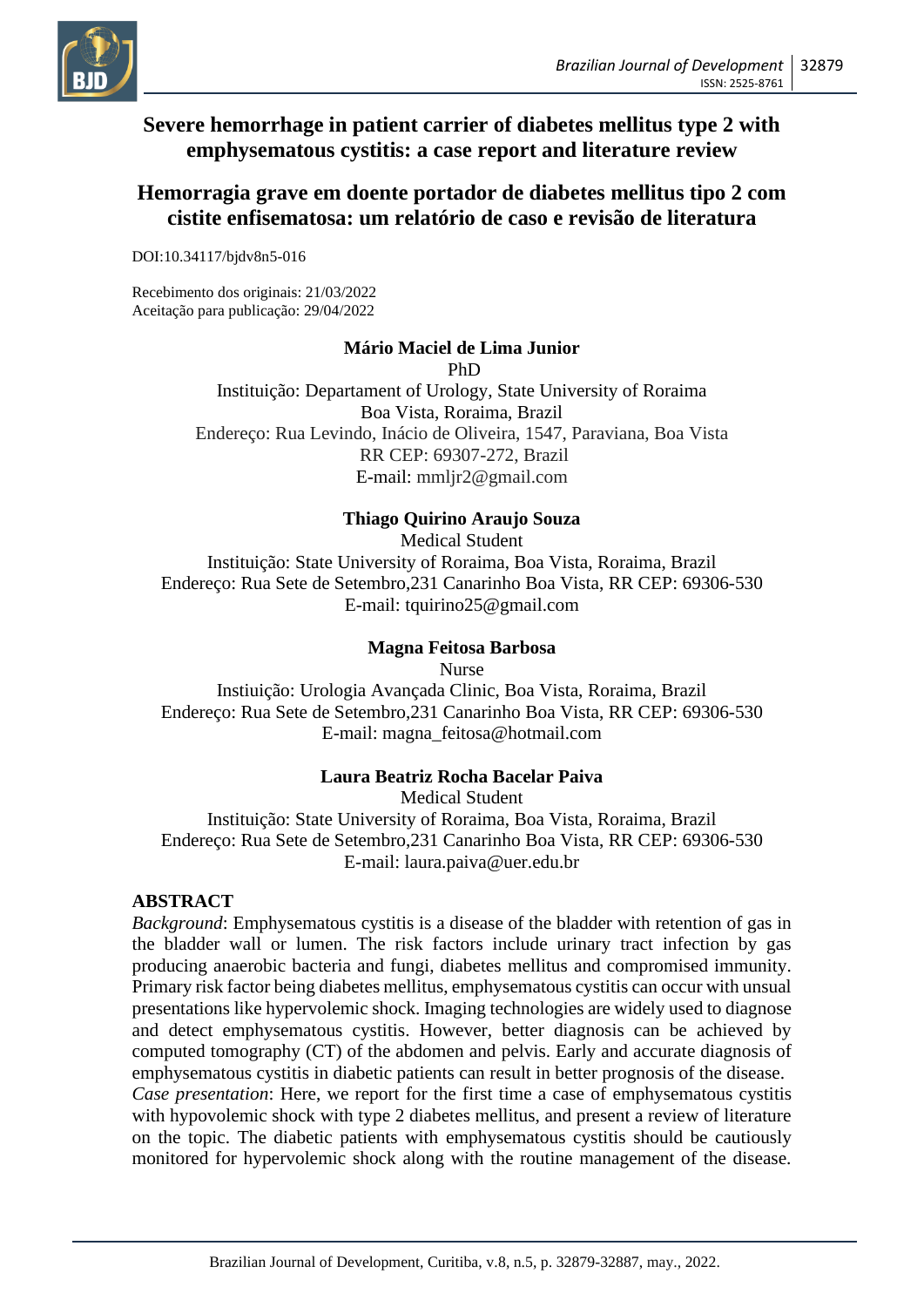

*Conclusions*: Such patients should be kept on constant monitoring for hypervolemic shock along with conventional diagnosis and management of the disease.

**Keywords:** emphysematous cystitis, diabetes, hypervolemic shock.

#### **RESUMO**

Antecedentes: A cistite enfisematosa é uma doença da bexiga com retenção de gás na parede da bexiga ou no lúmen. Os factores de risco incluem infecção do tracto urinário por bactérias e fungos anaeróbios produtores de gás, diabetes mellitus e imunidade comprometida. Sendo a diabetes mellitus o principal factor de risco, a cistite enfisematosa pode ocorrer com apresentações pouco sensuais como o choque hiper-volémico. As tecnologias de imagem são amplamente utilizadas para diagnosticar e detectar a cistite enfisematosa. No entanto, um melhor diagnóstico pode ser conseguido por tomografia computorizada (TC) do abdómen e da pélvis. Um diagnóstico precoce e preciso da cistite enfisematosa em doentes diabéticos pode resultar num melhor prognóstico da doença. Apresentação do caso: Aqui, relatamos pela primeira vez um caso de cistite enfisematosa com choque hipovolémico com diabetes mellitus tipo 2, e apresentamos uma revisão da literatura sobre o tema. Os doentes diabéticos com cistite enfisematosa devem ser cautelosamente monitorizados para o choque hipovolémico juntamente com a gestão de rotina da doença.Conclusões: Tais pacientes devem ser mantidos em constante monitorização para o choque hiper-volémico juntamente com o diagnóstico convencional e a gestão da doença.

**Palavras-chave:** cistite enfisematosa, diabetes, choque hiper-volémico.

#### **1 BACKGROUND**

Emphysematous cystitis is a complicated urinary tract disease characterized by the presence of air in the wall and bladder lumen [1]. Emphysematous cystitis is most commonly observed in middle-aged diabetic women (50 years). The diagnosis is made on the basis of the radiological imaging of the abdomen. The patients present a varied range of symptoms ranging from asymptomatic urinary tract infection to urosepsis and septic shock [2]. Here, we present a case of emphysematous cystitis with hypovolemic shock with type 2 diabetes mellitus.

#### **2 CASE PRESENTATION**

A 56 year old, white, female, was admitted to the Emergency Department of the General Hospital of Roraima (HGR) with complaints of suprapubic pain, fever, and open hematuria. She presented with type 2 diabetes mellitus and was on treatment with metformin and reported recurrent urinary tract infection in the last 2 months.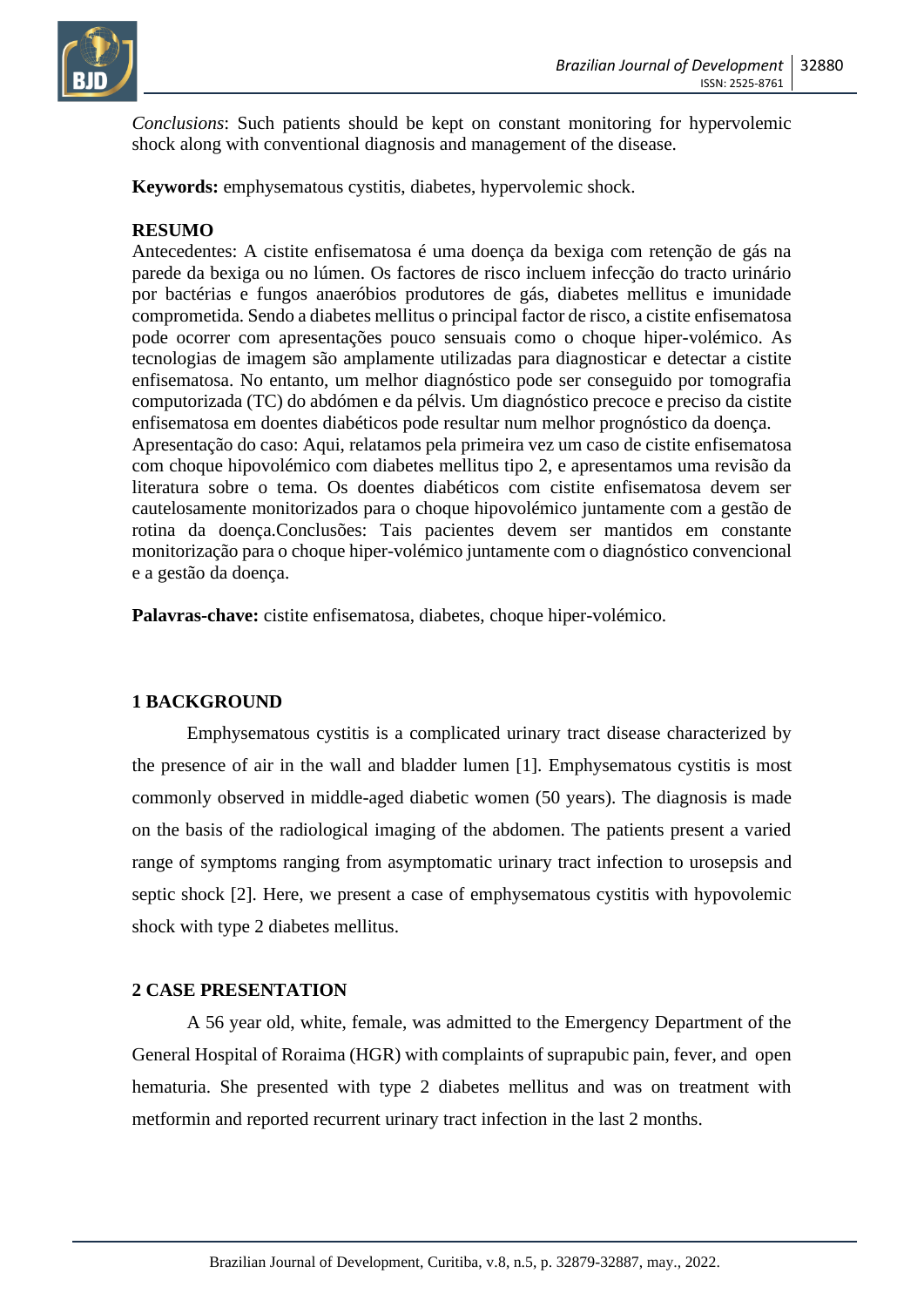

### **3 INVESTIGATIONS**

On physical examination the patient was found to be in regular general condition, dehydrated  $++$  / 4+, bleached  $++$  / 4+, blood pressure-90x60 mmHg, heart rate-110 bpm, respiratory rate-22 sibling , temperature-38°C, glasgow coma scale-13 (AO: 3, RV: 4, RM: 6), suprapubic palpation with presence of bexigoma and blood on urethral ostium external. She was admitted and recieved a semi-intensive therapy regimen for immediate clinical support. Laboratory tests revealed: Hb-5.5, Ht-16%, Leuc-17,700, B-10%, Ins-76%, U-113, C-4.3. Arterial blood gas analysis showed metabolic acidosis and Urine I test revealed hematuria. ultrasonography examination showed intravesical clot and mild hydronephrosis bilaterally.

Computed tomography (CT) of the abdomen and pelvis was used for a better evaluation of the clinical case. CT demonstrated presence of gas in the bladder wall, in the proximal ureter and upper pole of the left kidney (Fig. 1, Fig. 2 and Fig. 3) features consistent with pyelo-cystitis. The patient was admitted for endoscopic intravesical clot evacuation and cystoscopy under anesthetic block. Universal enantema was found upon bladder examination.

#### **4 TREATMENT**

The patient was maintained in a semi-intensive therapy regimen with hydration support, glycemic control (intravenous insulin), blood pressure control, antibiotic therapy (Rocefin 2g/day) and open bladder drainage. On the seventh day of treatment, laboratory tests (Hb-10, Ht-34%, Leuc-5,300, S-69%, Eos-4%, Linf-20 %, C-1.5, U-29, Glic-98, and K: 4.3) as well as clinical manifestations of sepsis showed significant improvements. CT did not show gas formation in the excretory and bladder routes and the patient was discharged on the 12th day of hospital admission.

#### **5 OUTCOME AND FOLLOW UP**

The patient was followed up on an outpatient basis. After a urodynamic study, the patient showed to have a neurogenic bladder with a clean intermittent catheterization and has no recurrence of urinary tract infection.

#### **6 DISCUSSION AND CONCLUSION**

Emphysematous cystitis is a rare infectious disease of the bladder wall caused by the infections of gas forming bacteria and fungi [1]. This disease is typically defined and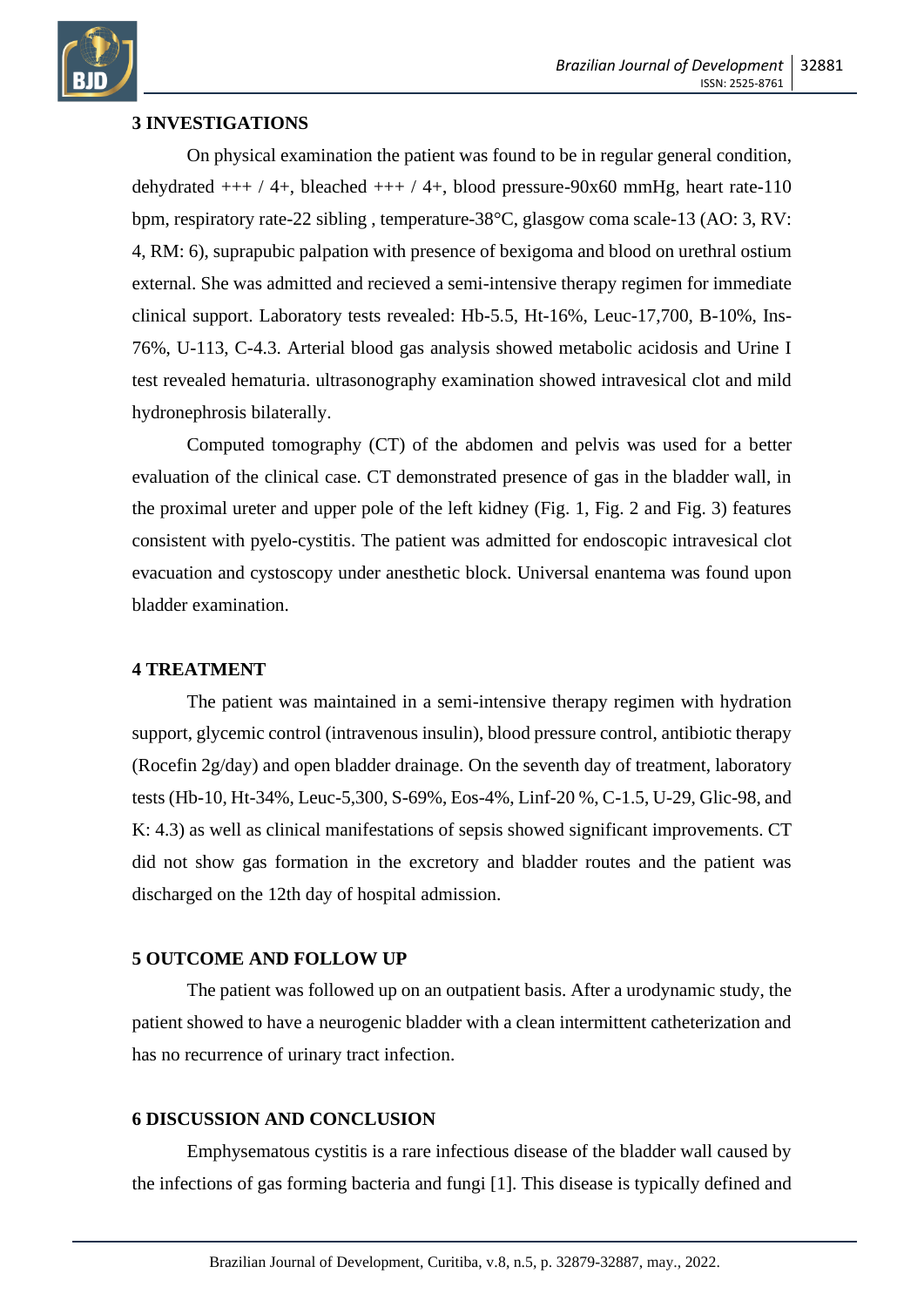

diagnosed radiologically and by CT [3]. The presence of air in the urinary tract was for the first time reported in 1671, in a patient with pneumaturia. Bailey reported 19 cases of emphysematous cystitis with intraluminal and interstitial collections of gas [4]. Clinical presentation of emphysematous cystitis is varied, patients may be asymptomatic or may present dysuria pneumaturia or sepsis.

The bacterial infectious agents most prevalent in this type of infection is E. Coli. Other infectious microbes that cause emphysematous cystitis are Klebsiella pneumoniae, Pseudomonas aeruginosa, Proteus mirabilis, Candida albicans, and Candida tropicalis, Aspergillus fumigatus, Staphylococcus aureus, Group D Streptococcus, Enterococcus faecalis, Enterobacter aerogenes, and Clostridium perfringens and Cl. welchii. This disease mostly affects the diabetic and immunocompromised patients [5]. Several studies have reported emphysematous cystitis in aged patients with uncontrolled dabetes mellitus [6-10]. A literature review reported diabetes in >50% of emphysematous urinary tract infections. Females at advanced ages are more frequently affected [11]. The ratio of affected females to males is reported to be 2:1 [12]. Recently in a report this ratio of affected females to male was reported to be 2.2:1 [13]. There are reports about the occurence of emphysematous cystitis without associated diabetes mellitus in males [14].

High tissue concentration of glucose in the diabetic patients and poor tissue perfusion favor the development of emphysematous infection by the anaerobic microbes in the urinary tract in diabetics. This multifactorial theory is the most accepted theory to explain the pathophysiology of this entity in the diabetic patients but this theory does not explain the cause of emphysematous cystitis in a significant number of non diabetic patients. In such cases the urinary anaerobic morobes utilize the urinary albumin as substrates and produce gas. Another theory put forth to explain the cause of emphysematous infection states that the compromised immunity of the host and improper or inefficient intracellular metabolism results in gas production within these tissues [15].

Others factors like neurogenic bladder, anatomical barrier in the urinary outlet obstruction, urinary tract infections, catheters, and immune-deficiency also predispose the patients to emphysematous cystitis [16].

The management of emphysematous cystitis depends on the severity of the disease. Use of broad-spectrum antibiotics usually shows good prognosis [16,17] where the cause is microbial infection. In a review comprising of 135 published cases by Thomas et al [17], it was reported that 10% of patients required combined medical and surgical intervention with an overall mortality of 7%.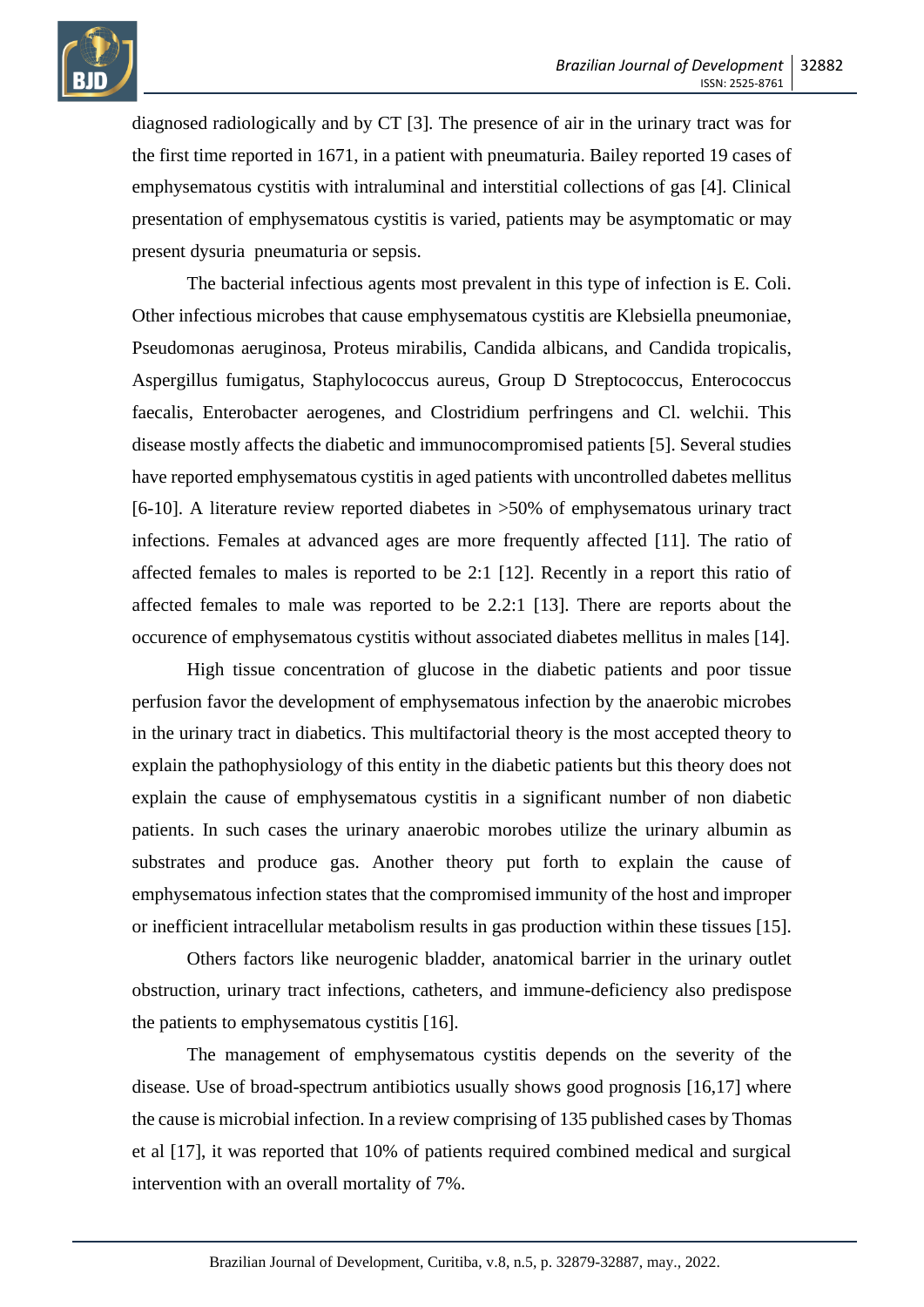

Besides the use of antibiotics, bladder drainage, glycemic control and surgical intervention are the most used management strategies to treat emphysematous cystitis. In the diabetic emphysematous cystitis the best way of disease management is glycemic control.

Preventive measures for emphysematous cystitis has not been clearly explained till date. However, spreading awareness and educating the patients and the care givers about the consequences and potential to cause threat to life can improve the outcomes [18].

The use of CT defines the severity and extent of the disease as well as allows the technical management for future intervention. A delay in diagnosis may cause bladder rupture, septicemia, peritonitis and death [3].

Emphysematous cystitis should be suspected in diabetic patients who do not respond to conventional therapy of complicated urinary tract infection. In patients with few comorbidities and with favorable response, conservative treatment is encouraging initially. However, necrotizing infection requires more aggressive treatment that includes surgery. In the present study the patient was managed with hydration support, glycemic control, blood pressure control, antibiotic therapy and open bladder drainage. To the best of our knowledge, the present case of emphysematous cystitis with hypovolemic shock with type 2 diabetes mellitus is the first reported case ever. Since the diabetic patients with emphysematous cystitis can present with hypervolemic shock, such patients should be kept on close monitoring for hypervolemic shock along with the conventional diagnosis and management of the disease.

#### **DECLARATIONS**

**Ethics approval and consent to participate:** The consent was obtained directly from the patients.

**Consent for publication**  Not applicable **Availability of data and material** Not applicable **Competing interests**

The authors declare that they have no competing interests.

#### **Funding**

Authors declare that they have not received any funds for this study.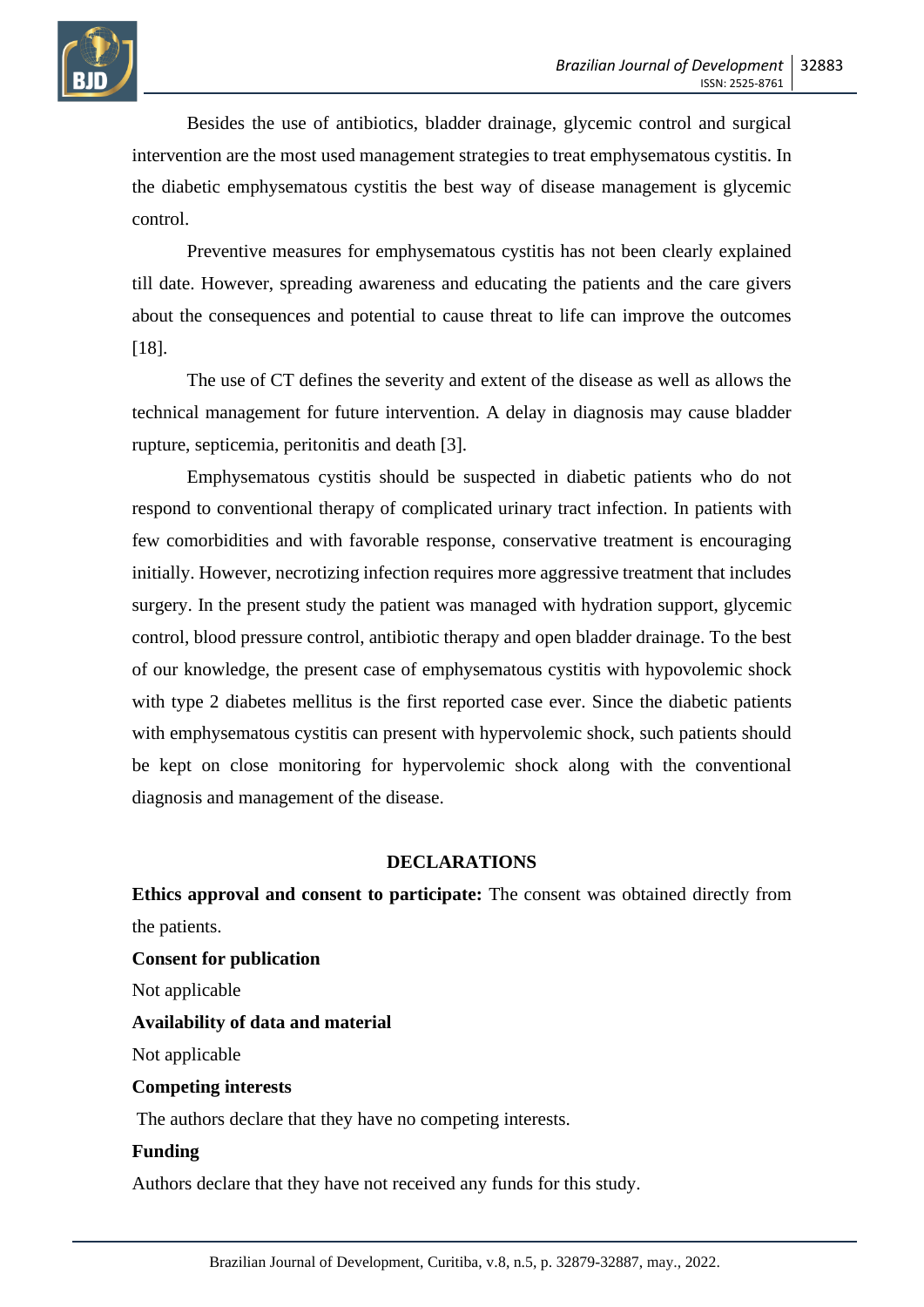

## **Authors' contributions**

MML Jr was the major contributor in writing the manuscript, and performed the surgery. TQAS analyzed and interpreted the patient data. All authors read and approved the final manuscript.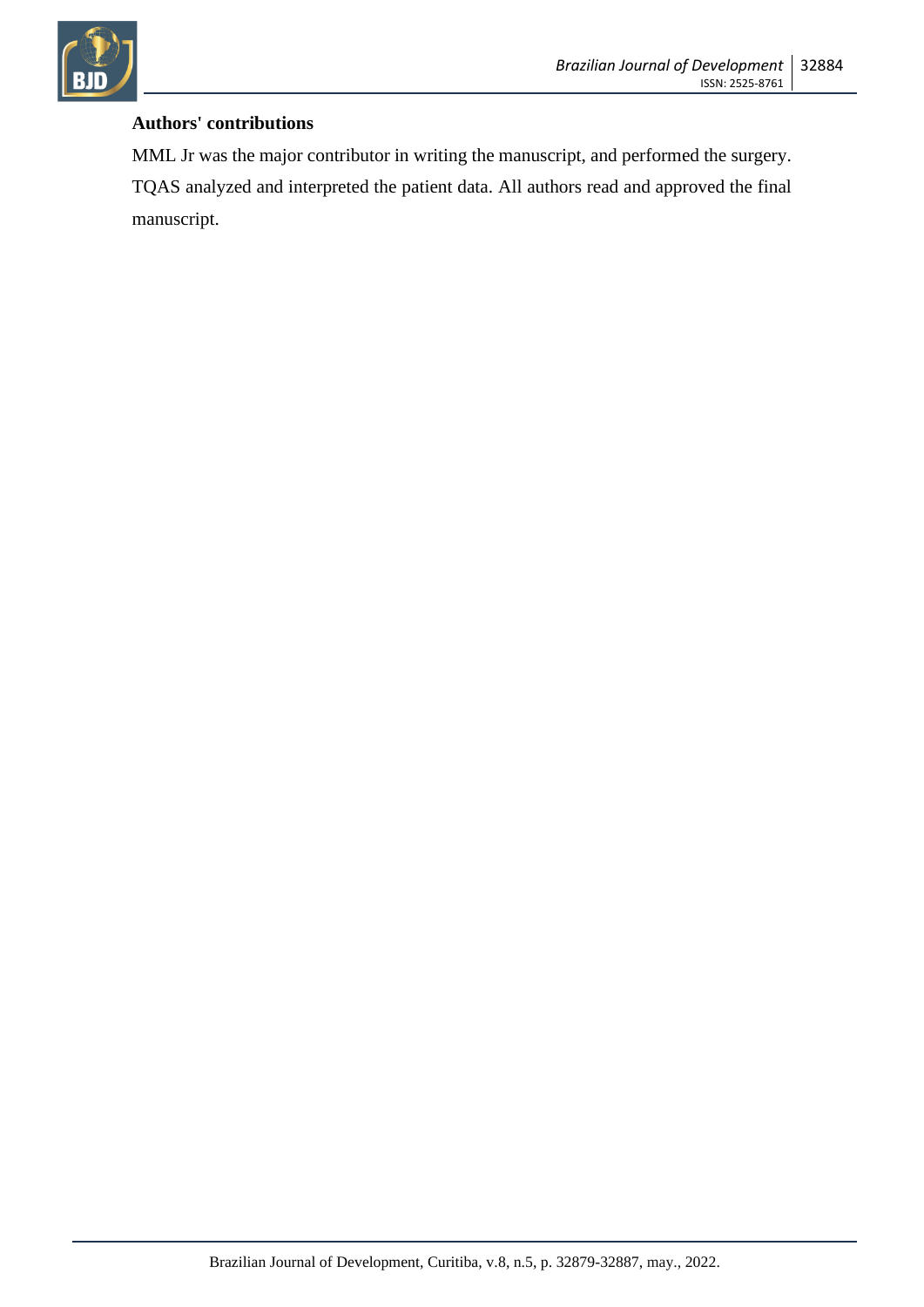

#### **REFERENCES**

- 1. Tzou KY, Chiang YT. Emphysematous Cystitis. N Engl J Med. 2016;375:1779.
- 2. De Baets K, Baert J, Coene L, Claessens M, Hente R, Tailly G. Emphysematous cystitis: report of an atypical case. Case Rep Urol. 2011;2011:280426.
- 3. Eken A, Alma E. Emphysematous cystitis: The role of CT imaging and appropriate treatment. Can Urol Assoc J. 2013;7:E754-6.
- 4. Bailey H. Cystitis emphysematosa; 19 cases with intraluminal and interstitial collections of gas. Am J Roentgenol Radium Ther Nucl Med. 1961;86:850-62.
- 5. Sereno M, Gómez-Raposo C, Gutiérrez-Gutiérrez G, López-Gómez M, Casado E. Severe emphysematous cystitis: Outcome after seven days of antibiotics. Mcgill J Med. 2011;13:13.
- 6. Gangadhar P, Gogate YV, Walia R, Bhansali A. Emphysematous cystitis in a patient with type-2 diabetes mellitus. Indian J Endocrinol Metab. 2011;15(Suppl 1):S55-7.
- 7. De Coninck V, Michielsen D. Emphysematous cystitis presenting as severe

confusion and abdominal pain: two case reports. J Med Case Rep. 2015;9:54.

- 8. Shimi A, Boumedian A, Elbakouri N, Derkaoui A, Khatouf M. [A rare cause of septic shock in diabetic: emphysematous cystitis complicated with bladder rupture]. Pan Afr Med J. 2015;20:415.
- 9. Ho MP, Chou AH, Wu YH, Tsai KC. Emphysematous cystitis in an elderly diabetic patient. Geriatr Gerontol Int. 2017;17:1027-8.
- 10. Li S, Wang J, Hu J, He L, Wang C. Emphysematous pyelonephritis and cystitis: A case report and literature review. J Int Med Res. 2018;46:2954-60.
- 11. Alenezi A, Al-Ruwaished MAK, Almujalhem A. Air bubbles in the urinary tract. Incidental and asymptomatic combined emphysematous pyelitis, ureteritis and cystitis. A rare case report and review of the literature. Urol Case Rep. 2018;18:3- 5.
- 12. Sharma R, Mitra SK, Choudhary A, Majee P. Emphysematous cystitis-gas in bladder: a rare urological emergency. BMJ Case Rep. 2015;2015.pii: bcr2015210836.
- 13. Schicho A, Stroszczynski C, Wiggermann P. Emphysematous Cystitis: Mortality, Risk Factors, and Pathogens of a Rare Disease. Clin Pract. 2017;7:930.
- 14. Iqbal N, Shah ARM, Saif UB, Hasan A, Iqbal MW, Ali M. Emphysematous Cystitis in a Non-Diabetic Male. J Coll Physicians Surg Pak. 2018;28:496-7.
- 15. Huang JJ, Chen KW, Ruaan MK. Mixed acid fermentation of glucose as a mechanism of emphysematous urinary tract infection. J Urol. 1991;146:148-51.
- 16. Mokabberi R, Ravakhah K. Emphysematous urinary tract infections: diagnosis, treatment and survival (case review series). Am J Med Sci. 2007;333:111-6.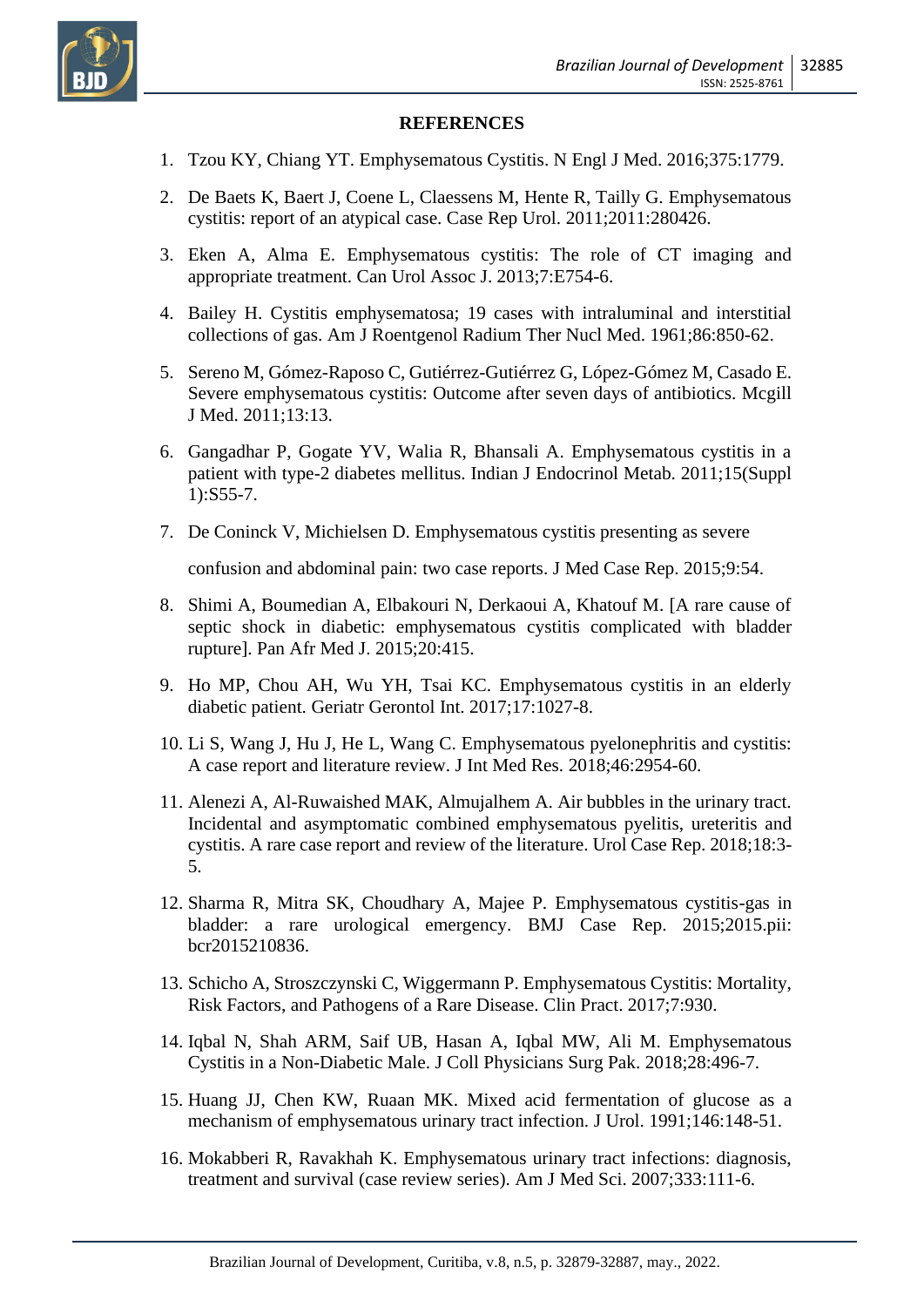

- 17. Thomas AA, Lane BR, Thomas AZ, Remer EM, Campbell SC, Shoskes DA. Emphysematous cystitis: a review of 135 cases. BJU Int. 2007;100:17-20.
- 18. Amano M, Shimizu T. Emphysematous cystitis: a review of the literature. Intern Med. 2014;53:79-82.